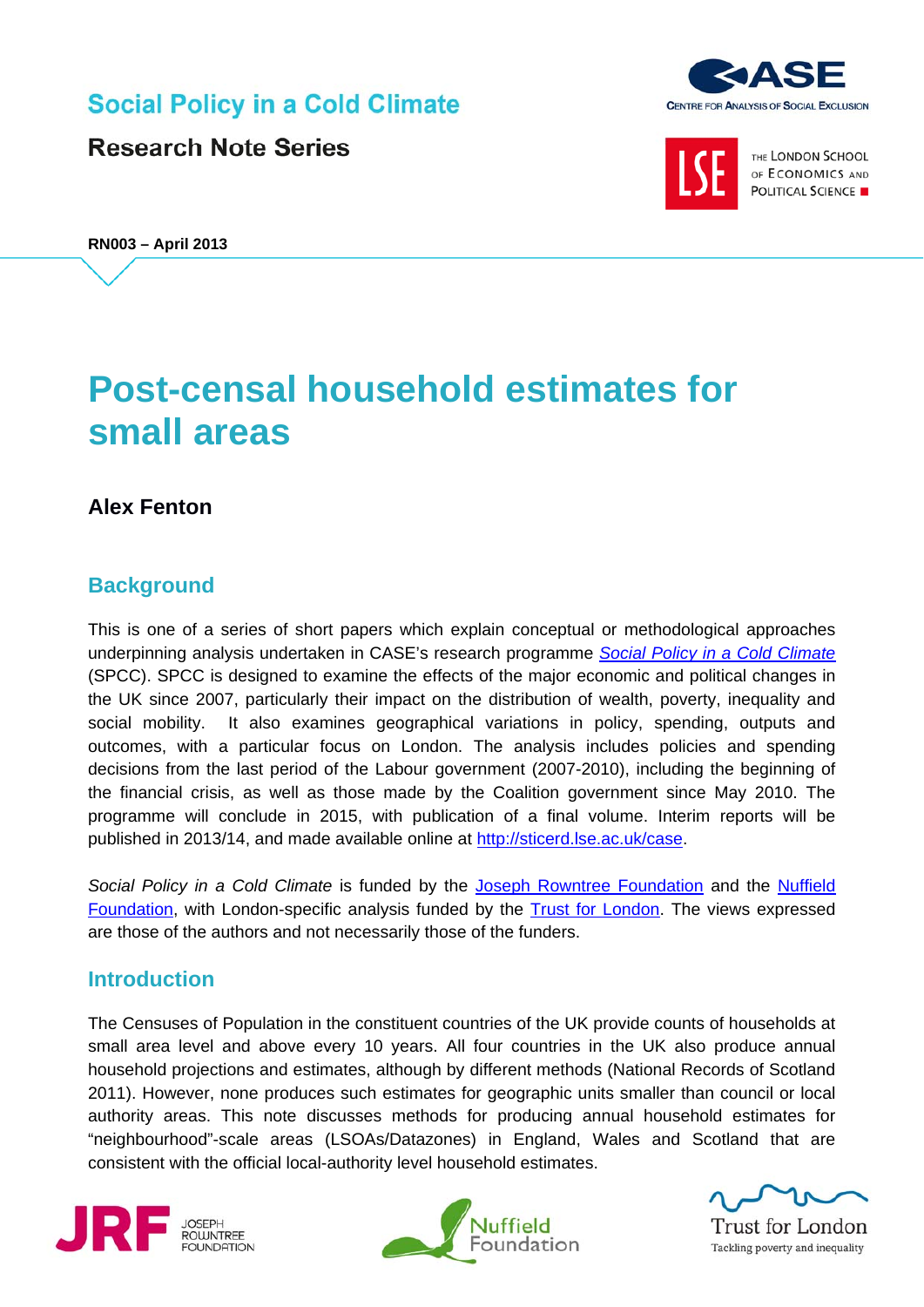Our requirement for estimates of household numbers in small areas in years where Census data are not available arises from work on estimating poverty rates for small areas in order to understand the changing spatial distribution of poverty in UK cities. A family of measures has been developed, called UMBR: the *unadjusted means-tested benefits rate (*Fenton 2013). UMBR is intended to be a small-area proxy for income poverty as it is conventionally understood and measured by national surveys. In principle, poverty is commonly understood as a situation that affects families or households rather than individuals, and so the household or family is a common unit for the measurement of poverty rates. Practically, many poverty proxies, such as means-tested benefits, only identify one member of a household or family.

It is acknowledged that the household is not a perfect denominator, since its numerator (meanstested benefit claimants) includes some people who are not in households. Residents in nursing homes and other such institutions, for example, may claim some welfare benefits. However, it is preferred to the alternatives due to its consistency with national standards and for empirical reasons. UMBR denominated by counts of *adults* produced greater error and bias when compared to econometrically modelled neighbourhood poverty rates than UMBR denominated by *dwellings*, taken to be a proxy for household numbers. This is partly because there are systematic variations between places in the average number of adults in each household or benefit unit. The public small-area data on benefit claimants does not enable the adult partners of benefit claimants to be identified.

However, counts of dwellings (taken from Council Tax Band records) are not a perfect proxy for households. They create bias because there are variations in the relationship between dwelling counts and household counts. In particular, a dwelling count denominator will tend to understate poverty rates where there are many vacant dwellings in a neighbourhood. This is of concern for areas of high poverty and low housing demand (for example, parts of Teesside, and smaller exmining or ex-manufacturing towns), and for some coastal areas where many dwellings are second homes. Comparisons of the 2001 Council Tax Band statistics and the 2001 Census results showed that there were also some significant discrepancies between the Census's count of 'household spaces' and the Council Tax records of 'dwellings'. This is partly due to small differences in definitions, but the largest discrepancies are due to known failures in the enumeration of a small number of districts in the 2001 Census.

Therefore, methods for estimating the numbers of households in each neighbourhood, on an annual basis between Censuses, were investigated. This work was conducted in 2012, prior to the release of 2011 Census household counts. At the end of the note, we compare our 2011 estimates by our preferred method, with the 2011 Census counts, which have subsequently been released.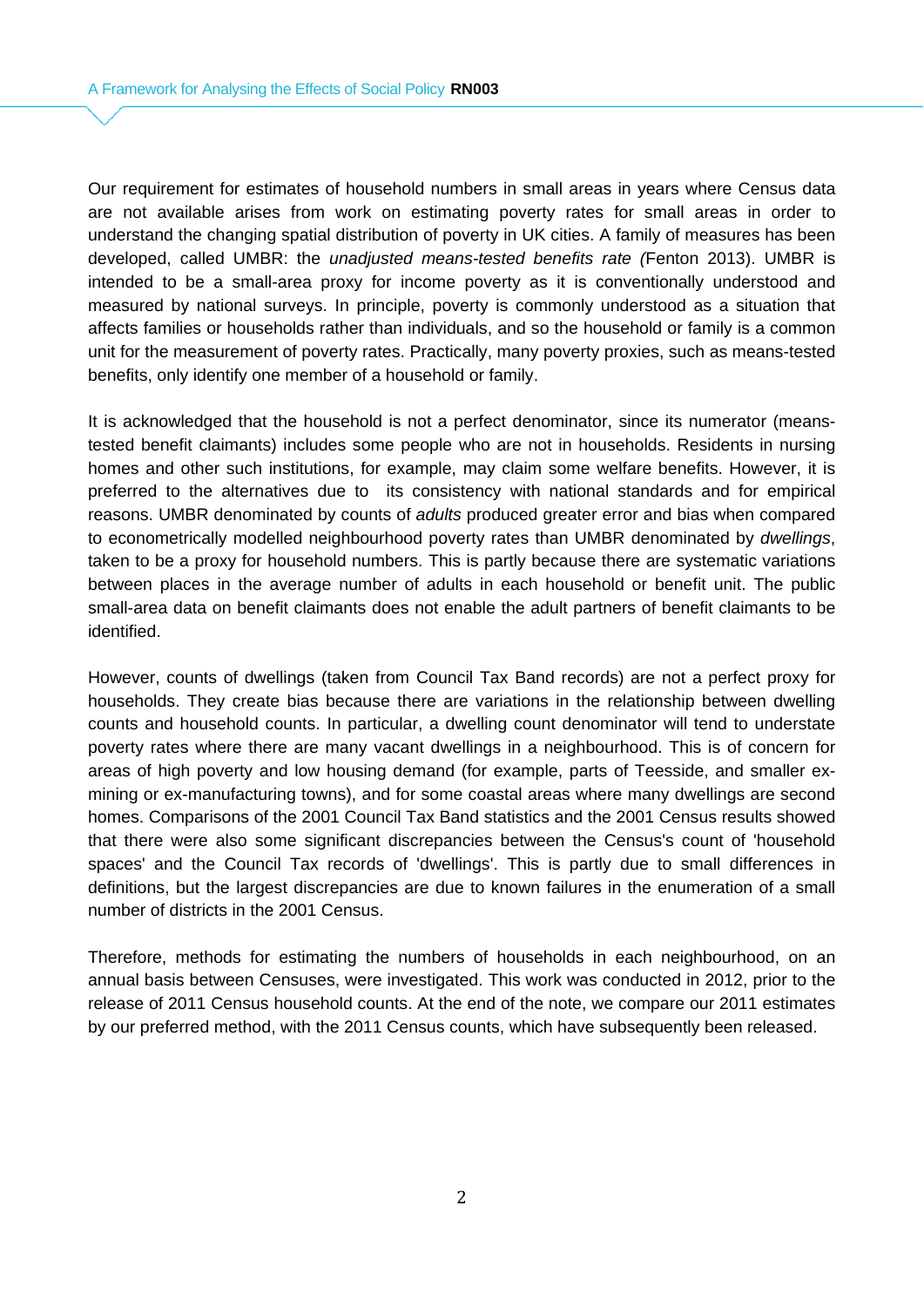### **Overview of estimation methods**

All four countries in the UK produce inter-censal estimates or projections of the number of households, although using different methods, and to the level of local authorities only. ONS (for England and Wales) and GROS (for Scotland) also produce mid-year estimates of the total population in small areas, by age band and sex, although, again, by different methods. Some official publications discuss methods for estimating LSOA household populations; the Environment Agency, for example, recommends dividing household population by estimated average household size (The Environment Agency 2012, chap.9). However, there are no published estimates of households or household population for small areas.

Two methods were investigated. The dwelling-change method starts from the number of households counted in the 2001 Census, and rolls these forward, making adjustments using administrative data on changes in the dwelling stock in each small area. The demographicheadship method starts with the small-area population estimates, and uses the proportion of each age-sex band believed to be a household head to derive a total number of households. In both cases, the results are constrained so that they sum to the official household projections for higher geographic units, such as local authorities and regions.

For completeness, both methods that were investigated are described below. The demographicheadship model is the one that was eventually used to produce the household counts provided with the UMBR dataset. It was preferred for several reasons: it produces fewer erroneous results; it is consistent with techniques used in official national and sub-national household projections; and, by using ONS/GROS small-area population estimates, it draws indirectly on a wider range of administrative data.

# **Dwelling-change method**

This method is what is referred to as an 'additive-change' method; it consists of:

- 1. Starting with the Census counts of occupied and total household spaces.
- 2. Adjusting these to compensate for under-enumeration in the 2001 Census so that the total households for each district is consistent with the household estimates
- 3. Rolling these numbers forwards for 2002 to 2011, using year-on-year changes in Council Tax Band statistics to approximate the effects of construction and demolition, and then constraining each year's figures to the official LA-level household projection.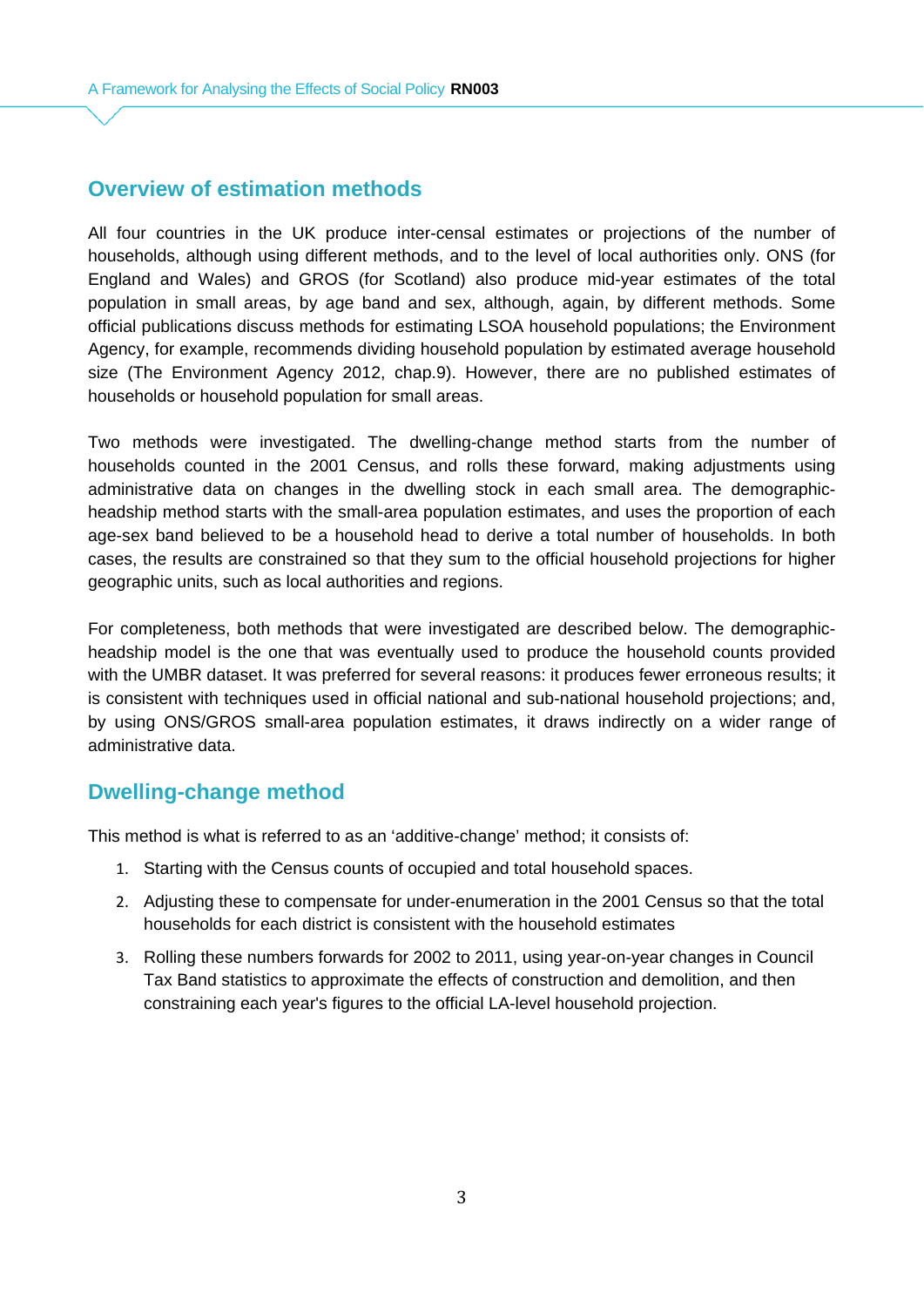### **Base statistics**

The Census is considered to provide counts of households and dwelling spaces that are consistent with the purpose at hand. Counts of total, vacant and occupied household spaces for LSOAs come from Census Table KS16. The base count of households is the total number of occupied household spaces. A 'household space' in the 2001 Census is not completely equivalent to a 'dwelling'; a dwelling may contain multiple household spaces which share kitchens or bathrooms (bedsits, for example). However, the number of shared household spaces is relatively small (c 80,000 in England and Wales, relative to a total of 25m), so this distinction is not maintained; household spaces are referred to as 'dwellings' here onwards.

The 2001 Census failed to enumerate some local authorities accurately, producing serious undercounts of households and dwellings in Westminster and Manchester, and some undercounting in other urban areas, particularly in London (Office for National Statistics 2004). This is dealt with by adjusting the count of households and dwellings upwards for all local authorities so that the household total for each LA is consistent with the 2001 household estimates, which are based on the mid-year population estimates corrected for the Census under-enumeration.

The adjustment is applied across all LSOAs in an LA. In districts where the sum total of households in LSOAs according to the Census is **less** than the relevant household estimate for 2001, an upward adjustment is applied to LSOAs where the count of all household spaces is less than the Council Tax (CT) records of number of dwellings. The "missing" households are distributed to each LSOA based on its share of all such missing dwellings within that LA. No households are added to LSOAs where the number of household spaces in the Census tables is the same as or greater than in the CT records. The occupancy rate (the number of households divided by the number of dwellings) is held constant. In districts where the sum total of households in LSOAs in the Census is **greater** than the household estimate for 2001, the number of households in each LSOA is reduced proportional to the share of all households in that LA that were living in that LSOA.

In most cases, the adjustment is nil or very small. Downward adjustments are no greater than 1%. There are some large upwards adjustments, especially in Westminster and Manchester. 191 LSOAs (about 0.5% of all LSOAs in England and Wales) have their household populations increased by more than 10%. This is consistent with the report on Census under-enumeration which found specific neighbourhoods to have been poorly enumerated (for example, those which had undergone development).

#### **Neighbourhood-level change 2001 – 2011**

The CT Band dwelling statistics are not consistent with the Census-defined household spaces. However, it is assumed that *changes* in CT Band dwelling counts approximate changes in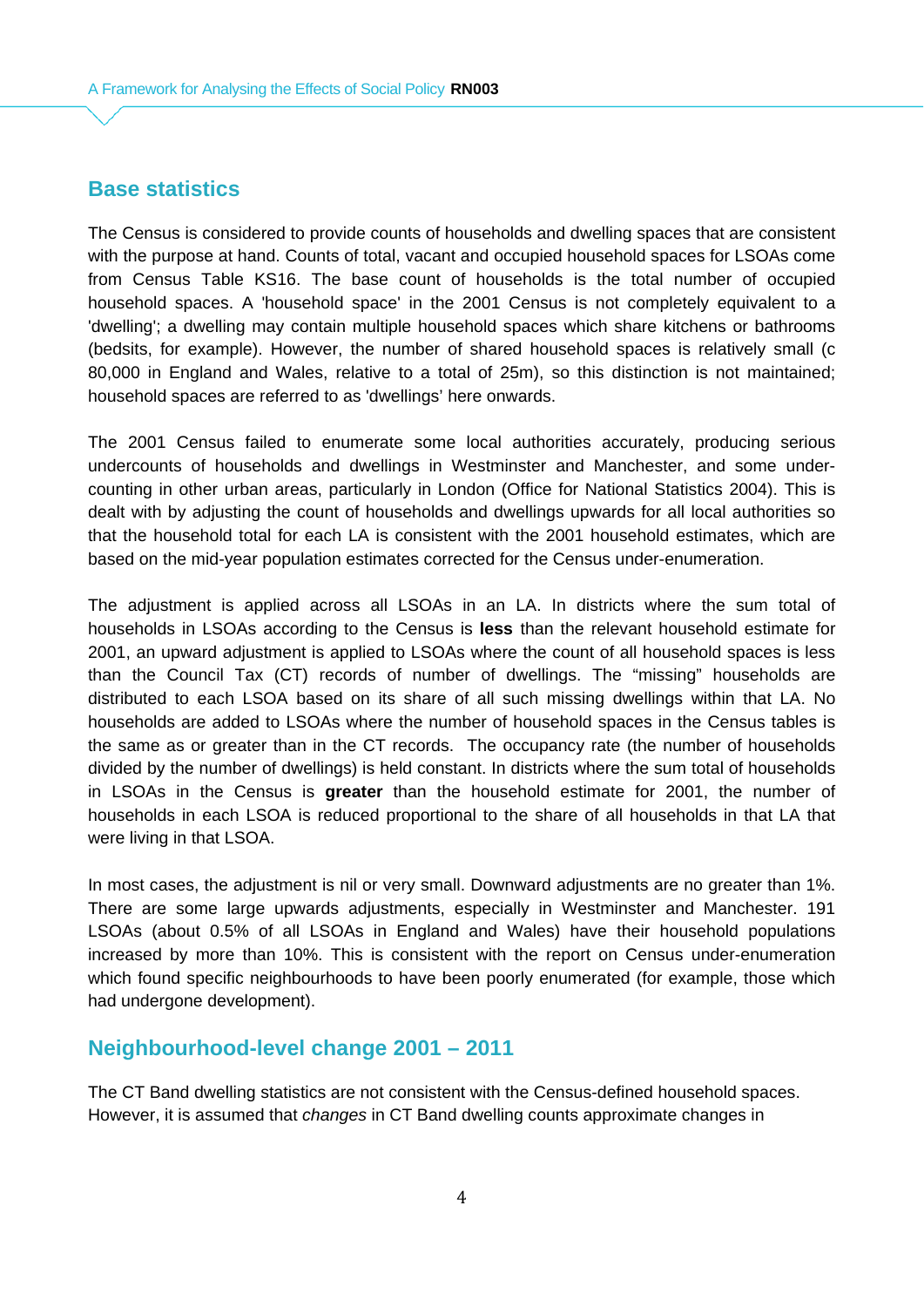household spaces as counted by the Census. For each LSOA, for each year, the CT Band dwelling count is compared to the previous year to get three measures:

- **1. Gross additions**: the sum of all positive changes within each band
- **2. Gross subtractions**: the sum of all negative changes within each band
- **3. Net Change**: the net change in total number of dwellings (= additions subtractions)

As a simplified example (there are in fact eight Council Tax Bands, or nine in Wales), consider the figures for an LSOA in 2001 and 2002:

|        | <b>Band A</b> | <b>Band B</b> | <b>Band C</b> | <b>Band D</b> | <b>Band E</b> | Total |
|--------|---------------|---------------|---------------|---------------|---------------|-------|
| 2001   | 50            | 100           | 100           | 50            | 20            | 320   |
| 2002   | 40            | 100           | 120           | 55            | 20            | 335   |
| Change | -10           |               | $+20$         | $+5$          |               | $+15$ |

The gross additions are +25 (+20 +5), the gross subtractions are -10, and the net change is +15. Changes happen for a variety of reasons: appeals against banding; the demolition and construction of dwellings; conversions to and from non-residential use; conversions of multiple dwellings to single dwellings and vice-versa. Data published by the VOA in 2011 suggest that the majority of changes reflect real changes in dwellings, rather than administrative re-bandings.

#### **Rolling forward, applying changes, and constraining**

Starting with the adjusted Census count of households and dwellings, these changes are applied each year, as follows:

- 1. The household count is increased by 1 for every gross addition to the dwelling stock
- 2. The household count is decreased by (1 \* the occupancy rate) for every gross subtraction to the dwelling stock. In other words, an area's vacant dwelling rate is maintained – it is assumed that some demolished buildings are unoccupied.
- 3. The dwelling count is increased or decreased by the net change.

This gives a new provisional household and dwelling count for each LSOA. The household count for each LSOA is then constrained so that the total for LSOAs in each LA is consistent with that year's official household estimate. The adjustment is made proportional to the number of vacant dwellings in each LSOA. This means that when the LA-level household estimates are higher than the unconstrained total (i.e. there are more additional households than neighbourhood-level changes in dwellings suggested), neighbourhoods with more vacants tend to fill-up faster than those with few, and no neighbourhood can ever have more households than dwellings. When the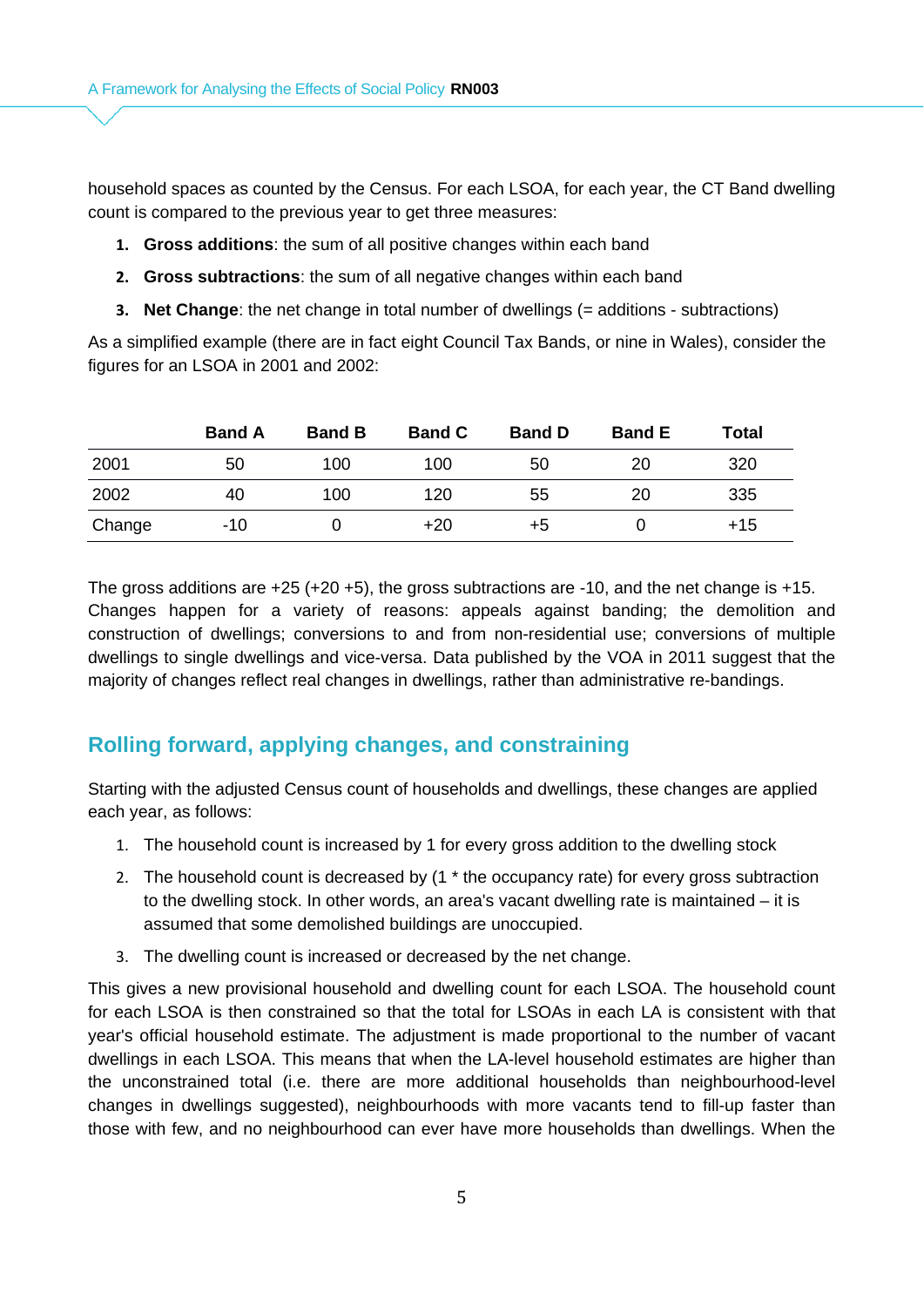opposite is true, areas with higher vacancy rates will empty-out faster. Either way, the broad relative pattern of dwelling vacancy is maintained. Demolition and rebuilding will tend to reduce the vacancy rate of a neighbourhood relative to its local area, as possibly unoccupied dwellings are replaced by new dwellings that are assumed to be occupied.

#### **Demographic-headship method**

Headship rates (or household-representative rates) are used as the first stage in the English and Scottish official household projections (see, for example, DCLG 2010, p.5ff). Censuses and surveys identify one person within a household as the 'household head' or 'household reference person' (HRP). The term and its definition have varied over time. So long as a consistent definition is used within a single projection, the precise rules for identifying who in a household is 'head' or 'HRP' does not matter greatly, since the identity of interest is the one-to-one correspondence between the number of households and the number of HRPs. There are systematic differences by age, sex and marital status in the propensity of individuals to be HRPs: for example, older men are most likely to be HRP of their households. From this comes the idea of a headship-rate, or HRPrate: the proportion of an age-sex group who are HRPs.

In overview, the method thus involves:

- 1. Starting with the mid-year population estimates for small areas produced by ONS and GROS
- 2. Deducting from each broad age-sex group the number of people thought to be living in communal establishments, and thus not part of the household population.
- 3. Multiplying the number of people in each age-sex group by the proportion of that group thought to be the reference person for their household (HRPs). The proportion of each band that are HRPs is derived from small-area Census data, and from the Labour Force Survey.
- 4. Summing for each small-area the numbers of households in each age-sex band.

It is considered an estimation, rather than a projection method, since it primarily uses available empirical data rather than projecting trends from past data.

#### **Base Statistics**

Two census tables are used to provide details on each small area. CAS001 provides counts of people by age and sex and whether in a household or communal establishment. CAS003 provides counts of HRPs by age and sex. From these tables two sets of statistics are extracted:

1. The local (LSOA/Datazone) HRP-rate, by age and sex band; this is the number of HRPs in age/sex band, divided by the number of people in households in that age/sex band.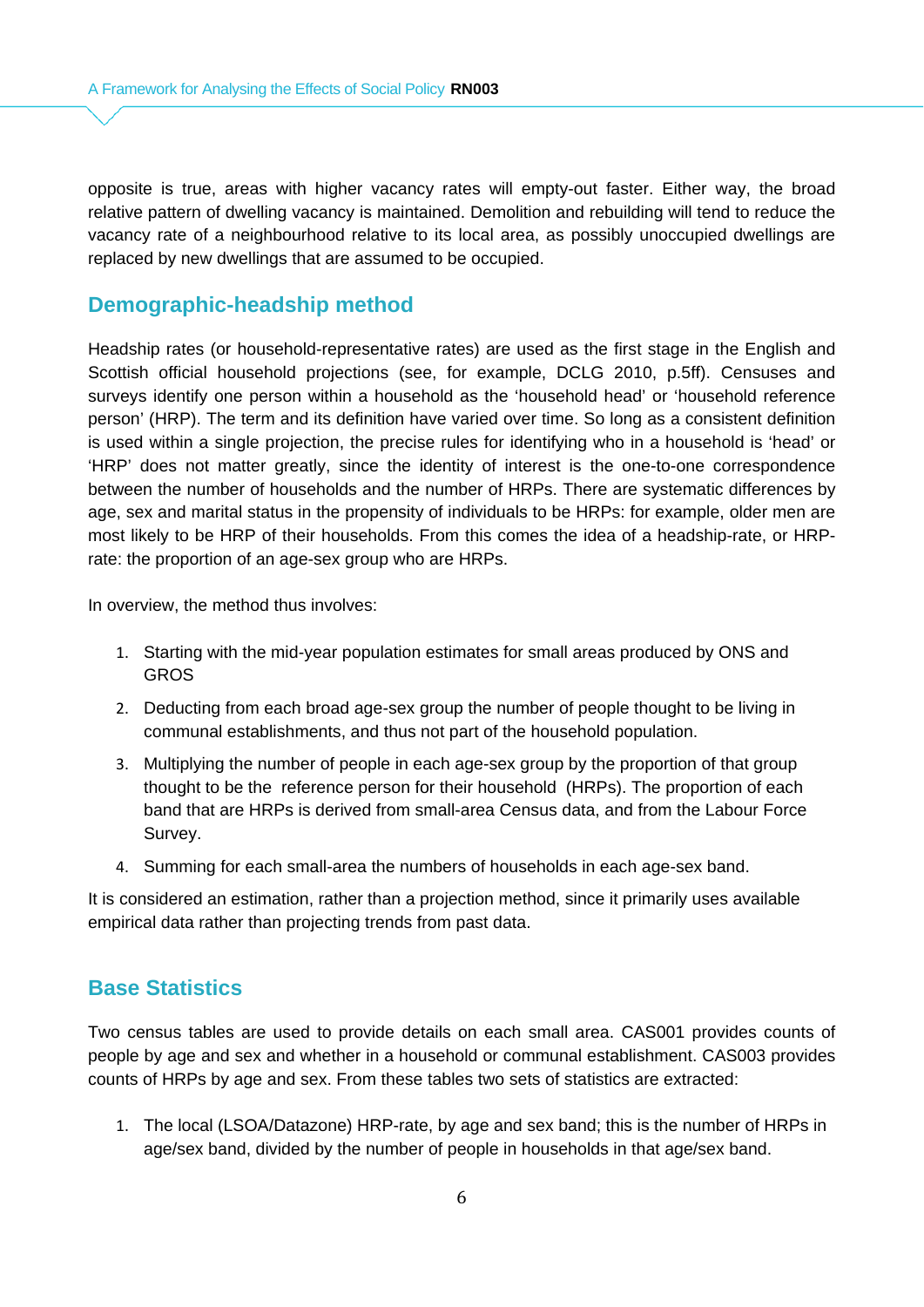2. The local count of people in communal establishments, by age/sex band

The small-area population estimates from ONS and GROS are collated into a single file covering all the years of interest (2001 to 2010) and with consistent broad age bands (0 to 15, 16 to 29, 30 to 44, 45 to 59/64, 60/65 and over). The small-area population estimates are already calibrated to local-authority-level mid-year population estimates. Correspondence with the Population Estimates team at ONS confirmed that this corrects for under-enumeration in the 2001 Census, and specific corrections were applied to small areas (specific neighbourhoods in Manchester, for example) that were believed to have been poorly enumerated.

# **Headship Rates**

Since the household estimation period runs from 2001 to 2011, we have to consider differences in headship rates over both space and time. It is expected that there is variation over space in HRPrates for a given age/sex band. This is partly because the housing in different places is likely to cater to different types of household, with different heads, and partly because there are differences between places in the typical marital status of adults in a given age group. Marital status is directly included in the national projections, but is implicit in the LSOA model.

The Labour Force Survey (Office for National Statistics, Social Survey Division 2010) shows that over the 2000s there were also considerable changes in the headship rates for age/sex bands, and differences between regions. Broadly, they show falling headship rates for younger and middleaged men, and rising headship rates for women. These reflect various processes, such as the worsening affordability of open-market housing and increasing numbers of divorced, widowed or never-married women. The following chart illustrates the trends for different groups in different UK regions, as observed in the LFS.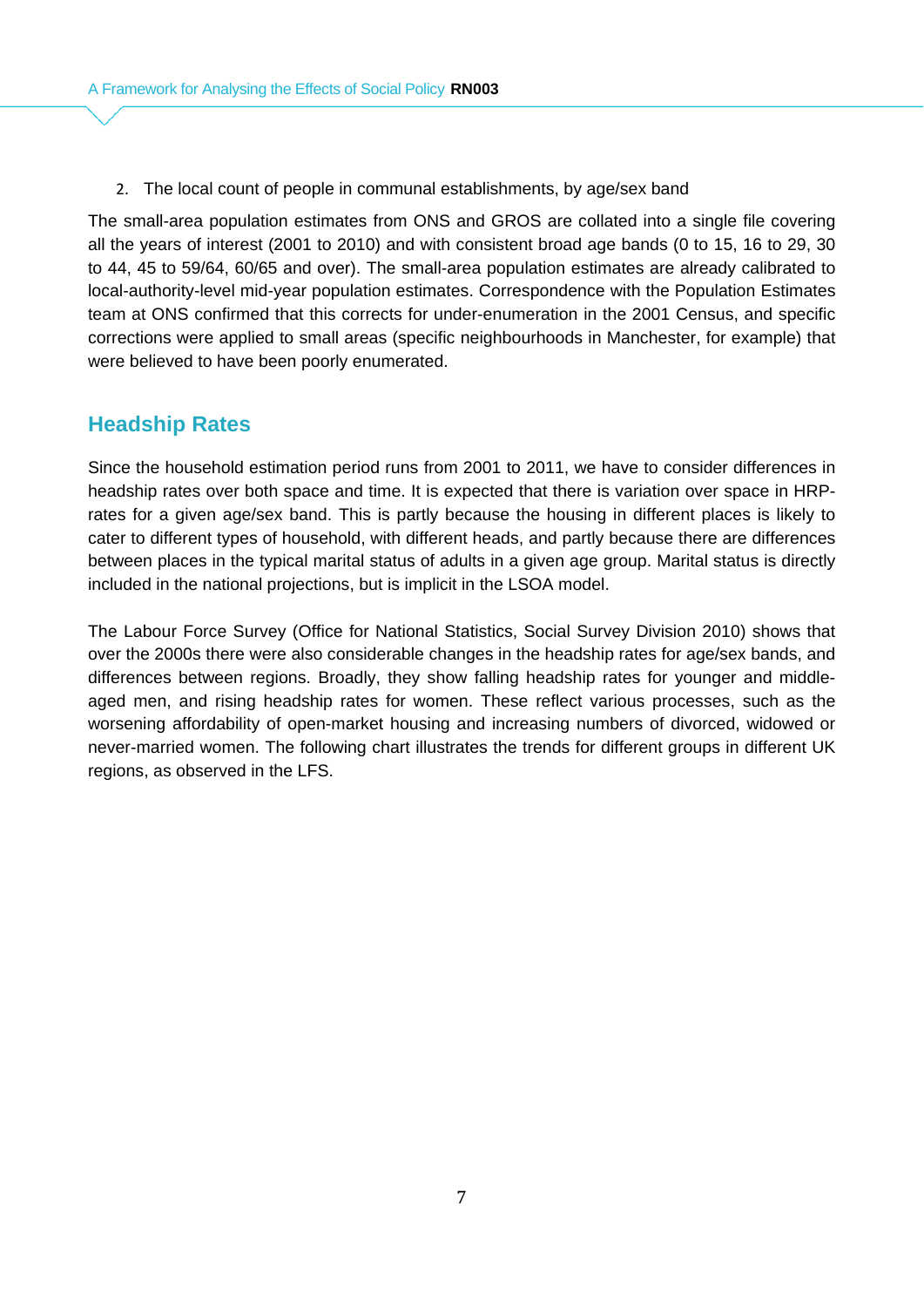**Figure 1 : Household headship rates by region, sex and broad age group, 2001-2010 (Labour Force Survey). Male headship rates are shown by dotted lines, female by continuous lines.**



The further the estimation date is from the Census date, the less confident one can be that the local variation persists, both because areas change characteristics (albeit, usually rather slowly) and because of the broad changes. Therefore two initial sets of household counts are made for each LSOA/DZ for each year, one applying local age/sex HRP-rate from the Census to that year's population estimate, and one applying the regional three-year moving-average HRP-rate for that age/sex group. The final household estimate for each area is a weighted average of the two. The closer the estimation date is to the year of the Census, the greater the weight given to the Censusbased estimate. In 2001, the weight is 0.9/0.1 in favour of the Census; in 2010, the weight is 0.4/0.6 in favour of the LFS rates. The difference between the two estimates is greatest in citycentre LSOAs which have unusually high rates of headship for young adults in 2001.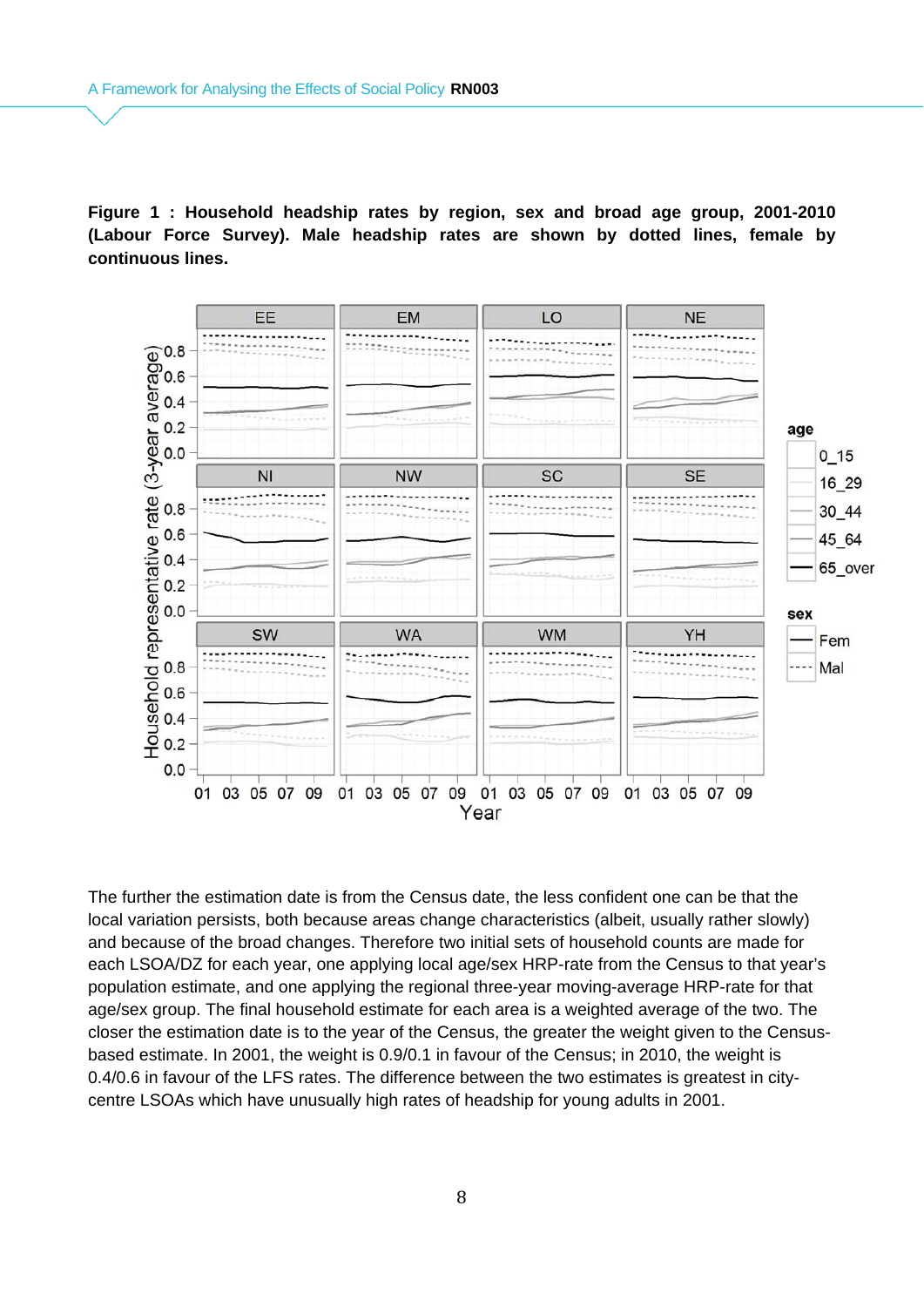These averages are then constrained to the official household projections for their local authority for that year, by simply keeping a constant share of the local authority's households in each LSOA/DZ and scaling up or down as necessary. The scaling is small in most districts in 2001 (maximum +/- 3%); by 2010 the greatest scaling is +/- 10%. Since there are no small-area population estimates for 2011, 2011 household estimates were derived by constraining 2010 LSOA shares to the 2011 official household projections.

#### **Demographic Headship Model Preferred**

A full comparison of the results produced by the two methods is beyond the scope of this note, and of limited value. The dwelling-change method produced a number of erratic results, including nil counts and some counts substantially below the minima suggested by other administrative records. The demographic-headship method benefits from ONS and GROS's methodological work and multiple sources that go into the small-area population estimates. Its technique is consistent with that taken in official household estimates for higher geographic levels. It also produces fewer erratic results. For these reasons, this is our preferred method of estimation for the UMBR dataset.

#### **2011 and beyond**

Since the work on which this note is based was completed, small area household estimates have been made available from the 2011 Census. Comparing the demographic headship model estimates with the Census estimates gives an indication of their accuracy, although the Census itself is of course prone to under-enumeration.

The table overleaf shows the difference between the household estimates for LSOAs in eighteen major English and Welsh cities (including their hinterlands)<sup>1</sup> and the Census counts. For this comparison, we exclude 519 LSOAs (2.5%) across the eighteen cities considered, because they did not exist on the same boundaries in both 2001 and 2011. These LSOAs are likely to have been ones which experienced the greatest population change.

These cities are included because they are the subject of an analysis in which we are using the household estimates as a basis for estimating changes in the spatial distribution of poverty at the small area level within British cities. The LSOAs within them make up about two-thirds of LSOAs in England and Wales. For definition of the cities, see research note RN004 in this series. For details of the small area poverty measure (UMBR) see SPCC Working Paper 01: Small Area Measures of Income Poverty (Fenton 2013)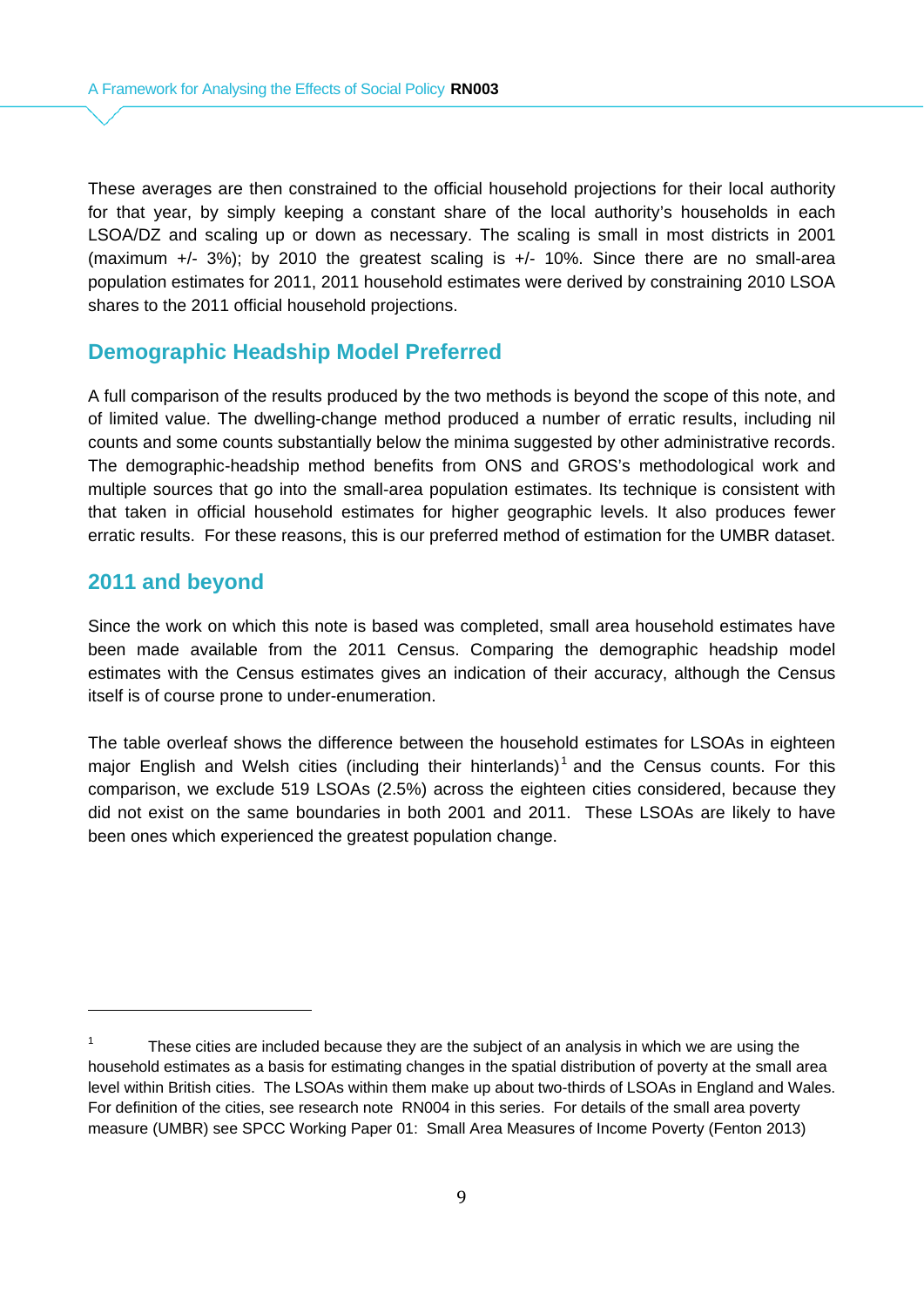|                       | <b>Maximum</b>       | <b>Maximum</b> | 25th       | <b>50th</b> | 75th       | N       |
|-----------------------|----------------------|----------------|------------|-------------|------------|---------|
| <b>City</b>           | <b>Underestimate</b> | Overestimate   | percentile | percentile  | percentile | (Isoas) |
| Birmingham            | $-66%$               | 40%            | $-6%$      | 0%          | 6%         | 1774    |
| <b>Bristol</b>        | $-61%$               | 26%            | 0%         | 5%          | 10%        | 554     |
| Cardiff               | $-40%$               | 39%            | $-4%$      | 2%          | 7%         | 451     |
| Derby                 | $-43%$               | 24%            | $-2%$      | 4%          | 8%         | 242     |
| Hull                  | $-39%$               | 29%            | 0%         | 5%          | 9%         | 305     |
| Leicester             | $-37%$               | 37%            | $-5%$      | 1%          | 7%         | 502     |
| Liverpool             | $-138%$              | 32%            | $-8%$      | 0%          | 6%         | 976     |
| London                | -98%                 | 46%            | $-5%$      | 2%          | 8%         | 8552    |
| Manchester            | $-64%$               | 38%            | $-7%$      | 0%          | 6%         | 1706    |
| Nottingham            | $-25%$               | 58%            | $-2%$      | 3%          | 8%         | 478     |
| Plymouth              | $-41%$               | 27%            | $-2%$      | 4%          | 8%         | 230     |
| Portsmouth            | $-55%$               | 27%            | $-7%$      | 0%          | 5%         | 376     |
| Sheffield             | $-27%$               | 29%            | $-3%$      | 3%          | 7%         | 508     |
| Southampton           | $-73%$               | 39%            | $-4%$      | 2%          | 6%         | 409     |
| Stoke                 | $-39%$               | 25%            | $-7%$      | 0%          | 5%         | 335     |
| Swansea               | $-35%$               | 19%            | $-4%$      | 2%          | 7%         | 290     |
| Tyneside              | $-65%$               | 35%            | $-5%$      | 1%          | 6%         | 934     |
| <b>West Yorkshire</b> | $-52%$               | 66%            | $-3%$      | 2%          | 8%         | 1342    |
| All                   | $-138%$              | 66%            | $-5%$      | 2%          | 7%         | 19964   |

#### **Differences between Modelled Household Estimatesfor 2011 and Census Estimates**

The table shows that the median difference between the counts is typically slightly higher than the Census estimate, between 0% and 3%. In four cities, Hull, Derby, Bristol and Plymouth, the median difference is higher, 4-5%. Overall half of the differences lay between five per cent lower than the Census estimate and seven percent higher. When we use the Census estimates to calculate our small area poverty rate (UMBR), rather than the modelled estimates, the difference is typically not more than one percentage point in either direction. The correspondence between the estimates and the Census is sufficiently close, in our view, not to re-base our calculations of poverty rates for the years between 2001 and 2011 on a retrospective, Census-based, household estimate. However, the table also shows that there are outlying LSOAs for which there was a substantial difference between the modelled estimates and the Census. One LSOA had, according to the modelled estimates, 138% fewer households than counted at the Census, and

another 66% more. These cases could be due to inadequate correction for under-enumeration at either Census, or to dramatic population changes (due to demolition or new home building, which could also change headship rates) that were not picked up in inter-censal small area population estimates. When conducting specific city analyses, care needs to be taken over the interpretation of change in these outlying areas.